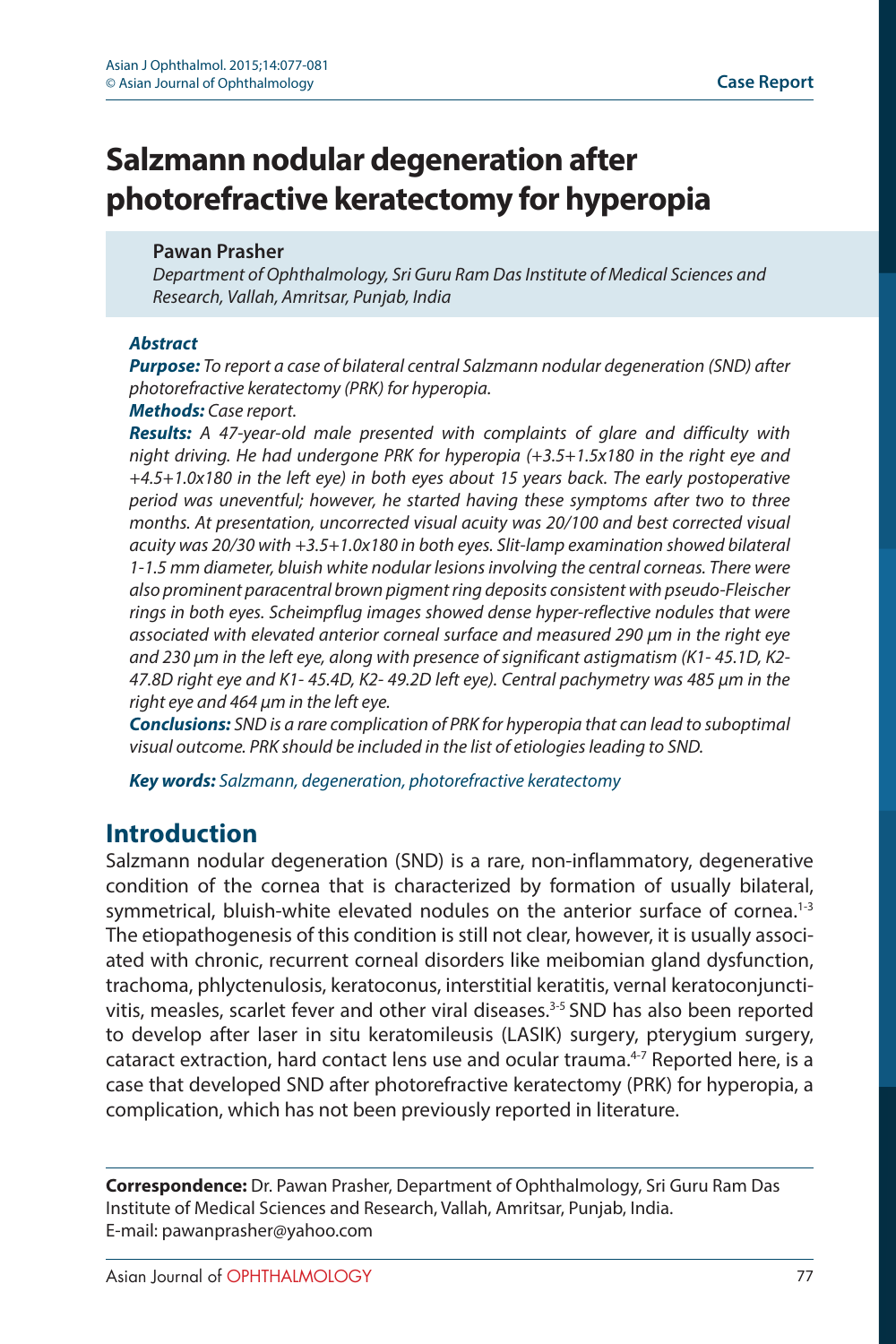### **Case report**

A 45-year-old-male presented with complaints of glare and difficulty with night driving. He had undergone PRK for hyperopia in both eyes 15 years back elsewhere. Pre-op refraction was +3.5+1.5x180 in his right eye and +4.5+1.0x180 in his left eye. The details of the surgical procedure were not available. The immediate postoperative period was uneventful; however, he started having these symptoms after two to three months along with regression of his refractive error. The patient did not have any history of atopic disease or tendency for keloid formation and did not have any systemic illness. At presentation, uncorrected visual acuity was 20/100 and best corrected visual acuity was 20/30 with +3.5+1.0x180 in both eyes. Slit lamp examination showed 1-1.5 mm bluish-white nodules, one in each cornea, involving the central cornea with mild elevation on narrow slit illumination (Fig. 1). There was associated paracentral brown pigmented deposits, consistent with pseudo-Fleischer rings, in the corneal epithelium along with faint haze in the superficial paracentral stroma in both eyes. There was no sign of previous keratitis or associated blepharitis. Ocular surface staining test with fluorescein was negative. The remaining ocular and systemic examination was unremarkable. Scheimpflug images with Pentacam (Oculus, Wetzlar, Germany) showed dense, hyper-reflective nodules that were associated with elevated anterior corneal surface and measured 290 μm in the right eye and 230 μm in the left eye (Fig. 2). Sagittal sections showed irregular steepening of central corneas in both eyes with significant astigmatism (K1- 45.1D, K2- 47.8D right eye and K1- 45.4D, K2- 49.2D left eye). The corneal thickness at the center of the pupil was 485 μm in the right eye and 464 μm in the left eye. The patient was counselled about surgical options including superficial keratectomy with application of mitomycin C and phototherapeutic keratectomy; however, he refused any surgical intervention.



**Fig. 1. Slit-lamp picture of left eye shows bluish-white nodular opacity in the papillary area (a), with anterior surface elevation on narrow slit beam illumination (b). Inset (b, bottom left) shows paracentral pseudo-Fleischer ring under cobalt blue filter illumination.**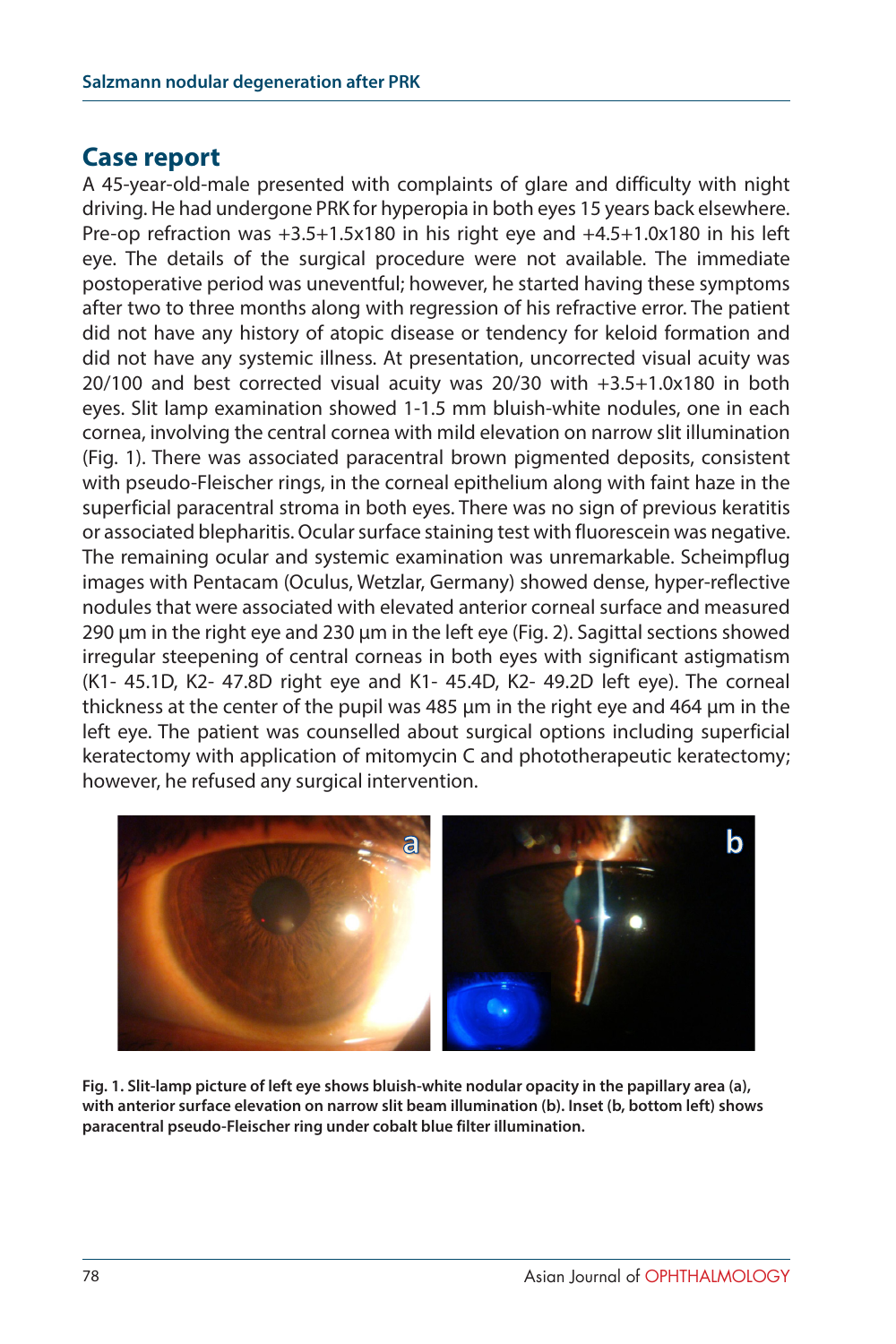

**Fig. 2. Scheimpflug image of left eye shows dense hyper reflective nodular lesion measuring 290 μm (a). Sagittal section shows irregular steepening in the central part of cornea corresponding with the site of the nodule (b).**

# **Discussion**

PRK has been found to be a safe and predictable procedure for the correction of mild to moderate hyperopia and involves steepening of the central curvature by flattening the peripheral curvature by laser correction.<sup>8-9</sup> Common complications of this procedure include loss of corneal transparency due to haze formation, refractive error regression, and formation of surface irregularities.<sup>10</sup> Formation of central corneal haze, a well-known complication after PRK for myopia, is not seen in hyperopes. O'Brart *et al*. did not see loss of central corneal transparency in any of the 40 eyes with 7.5-years follow-up.<sup>9</sup> However, they reported peripheral ring of haze and sub-epithelial iron ring deposition, which was present in our case too. Although we could not find any previous report of SND after PRK, we believe it might be a case of using different nomenclature to describe this condition. Stakheev *et al*. reported one case of bilateral apical nodular sub-epithelial scar leading to irregular astigmatism in their study of 98 eyes of 52 patients who underwent PRK for hyperopia.<sup>8</sup> Although the clinical picture of our patient is similar to this case, a definite comparison could not be made as photograph of that case has not been published. Sener *et al*. reported 12 eyes of six patients with apical sub-epithelial nodular scars in eyes that had hyperopic PRK retreatment.<sup>11</sup> Comparison of their published photographs shows similarity with the current case. It is interesting that these nodular opacities were not labelled as SND. The reason for this could be lack of definite distinguishing features between these two entities in ophthalmic literature.

SND is usually considered an idiopathic condition associated with chronic inflammatory ocular surface diseases. However, it has also been reported after refractive surgeries like LASIK.<sup>46</sup> The pathogenesis of SND is not clear; however, previous authors have speculated that these nodules develop from chronic ocular surface irritation, uneven surfaces, corneal exposure and secondary to tear film disturbances.5-6 In their cases of SND after LASIK, the patients showed clinical features of dry eye in the postoperative period. Although our patient did not show any evidence of dry eyes at presentation, its presence in early postoperative period cannot be ruled out. We speculate that SND in the current case could be the result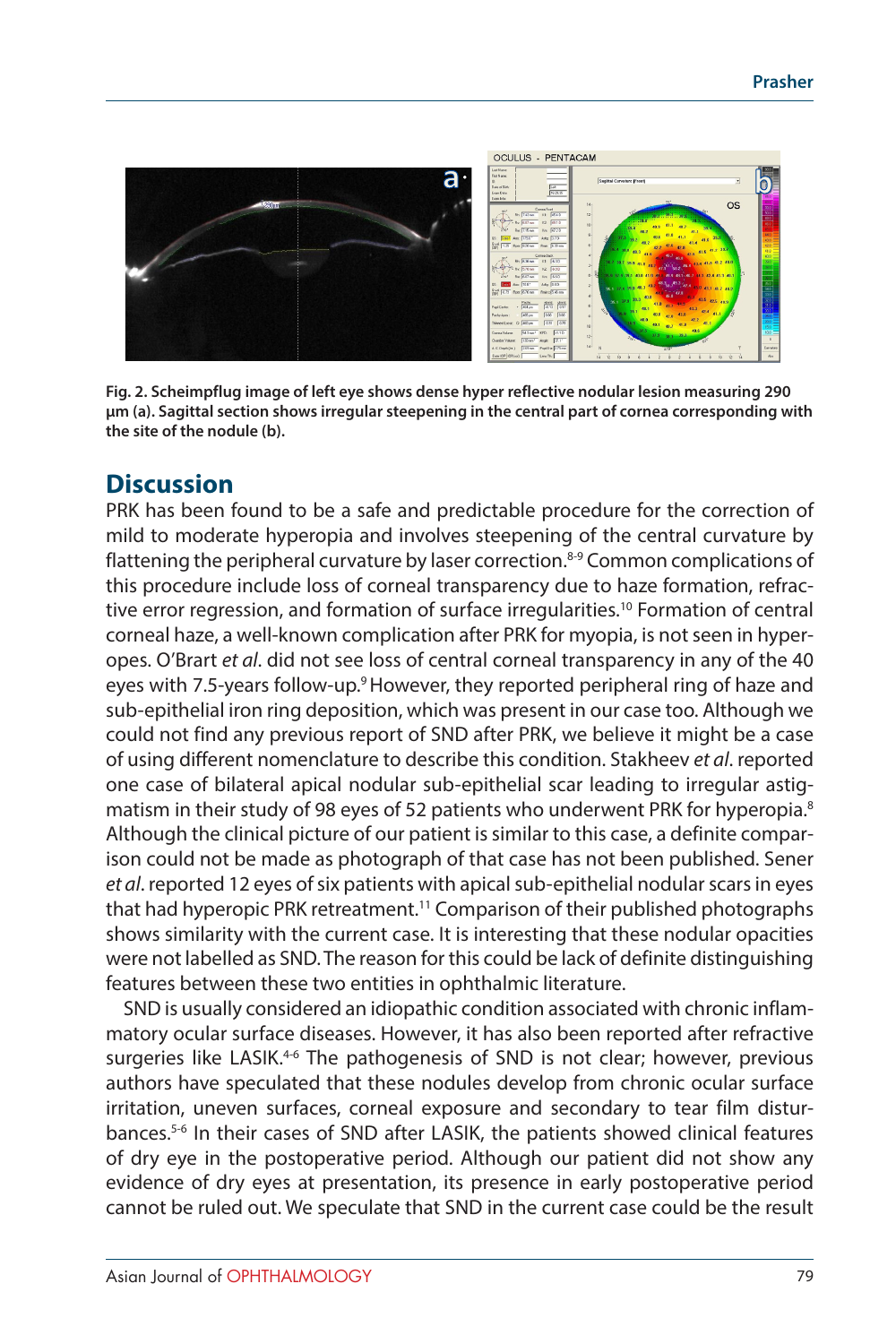of aberrant wound healing response of the cornea to the surgical trauma. Interestingly, the central corneal thickness of our case was towards the lower side, but its role in SND formation could not be established. It can be argued that the current case could be labelled as a hypertrophic scar and not SND. However, ophthalmic literature is not very clear on distinction between these two entities. We believe these entities have strong analogy to dermatological conditions of keloid and hypertrophic scar. However, in dermatology literature, keloids and hypertrophic scars have been shown to be having different characteristics on histology and immunochemistry.12 A similar study on human corneas can provide further insight into this pathology. At present, the diagnosis of SND is clinical due to wide variation in the pathology of these nodules.13-14 Various imaging modalities like optical coherence tomography (OCT) have proved to be helpful in the *in-vivo* analysis of the morphological characteristics of this pathology.<sup>6-7</sup> Scheimpflug images of the current case revealed nodular elevation of the anterior surface, significant astigmatism and allowed measurement of the nodules, which shows that it can be a useful imaging modality in analysis of this pathology. Although we could not perform histopathology on the current case, previous studies have shown a strong correlation with OCT findings.7

The conservative medical management of SND includes topical lubricants, warm compresses ocular hygiene, topical non-steroidal anti-inflammatory therapy, topical steroids and oral doxycycline.<sup>1</sup> However, these topical and systemic measures are unsatisfactory in achieving cure of the nodules and surgical treatment may be indicated in symptomatic cases. Various surgical modalities described in literature for treatment of SND include manual removal or nodulectomy with or without topical mitomycin C application, superficial keratectomy with or without amniotic membrane transplantation, nodulectomy followed by excimer laser phototherapeutic keratectomy to smoothen the corneal surface, cryotherapy and lamellar keratoplasty or penetrating keraoplasty.1,3,15 Although our patient was counselled about these options, he did not want any surgical intervention at the time.

# **Conclusion**

SND is a rare complication of PRK for hyperopia that can lead to suboptimal visual outcome. PRK should be included in the list of etiologies leading to SND.

# **References**

- 1. Graue-Hernández EO, Mannis MJ, Eliasieh K, Greasby TA, Beckett LA, Bradley JC, Schwab IR. Salzmann nodular degeneration. Cornea 2010;29:283-289.
- 2. Roszkowska AM, Aragona P, Spinella R, Pisani A, Puzzolo D, Micali A. Morphologic and confocal investigation on Salzmann nodular degeneration of the cornea. Invest Ophthalmol Vis Sci 2011;52:5910-5919.
- 3. Farjo AA, Halperin GI, Syed N, Sutphin JE, Wagoner MD. Salzmann's nodular corneal degeneration clinical characteristics and surgical outcomes. Cornea 2006;25:11-15.
- 4. Lim MC, Chan WK. Salzmann nodular degeneration after laser in situ keratomileusis. Cornea 2009;28:577-578.